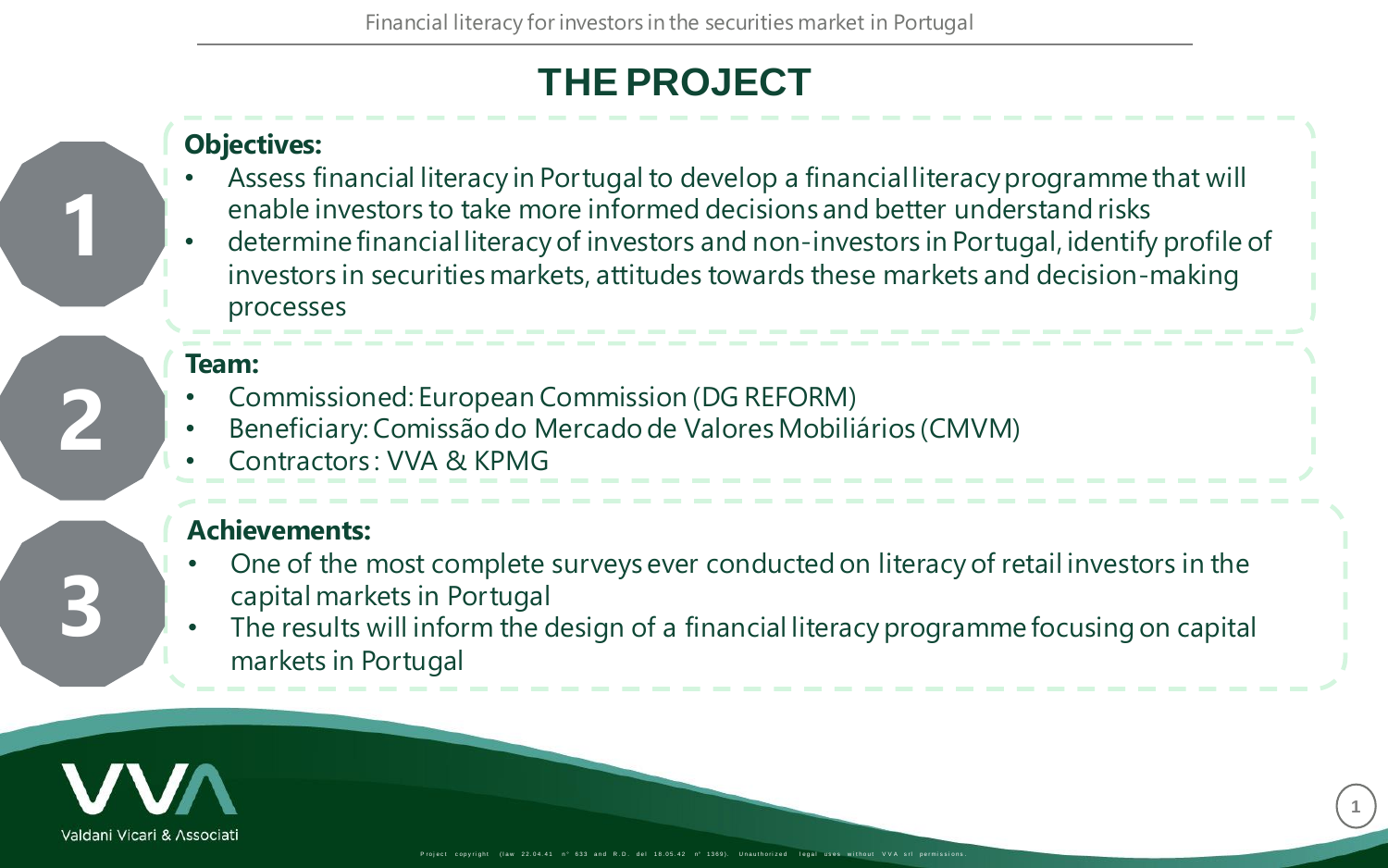# **SURVEY METHODOLOGY**

#### **SAMPLE DEVELOPMENT**

**(August – September 2020)**

- 15.173 persons aged 18+

- Representative of Portuguese population (Censos 2011) by gender, age, size of location and geography

**9.969 INTERVIEWS WITH FINANCIAL DECISION MAKERS**

**(October - December 2020)**

- Computer aided telephone interviews (CATI)

#### **Objectives:**

- identify share of investors in the population
- Develop sample for in-depth interviews

#### **2.207 IN-DEPTH INTERVIEWS**

**(October 2020 – January 2021)**

- Face-to-face, CAWI & CATI
- 706 investors and 1.501 noninvestors
- Based on 2015 survey by CMVM & OECD financial literacy measurement kit

#### **Objectives:**

- determine financial literacy of investors & non-investors
- identify profile of investors in securities markets, attitudes and decision-making processes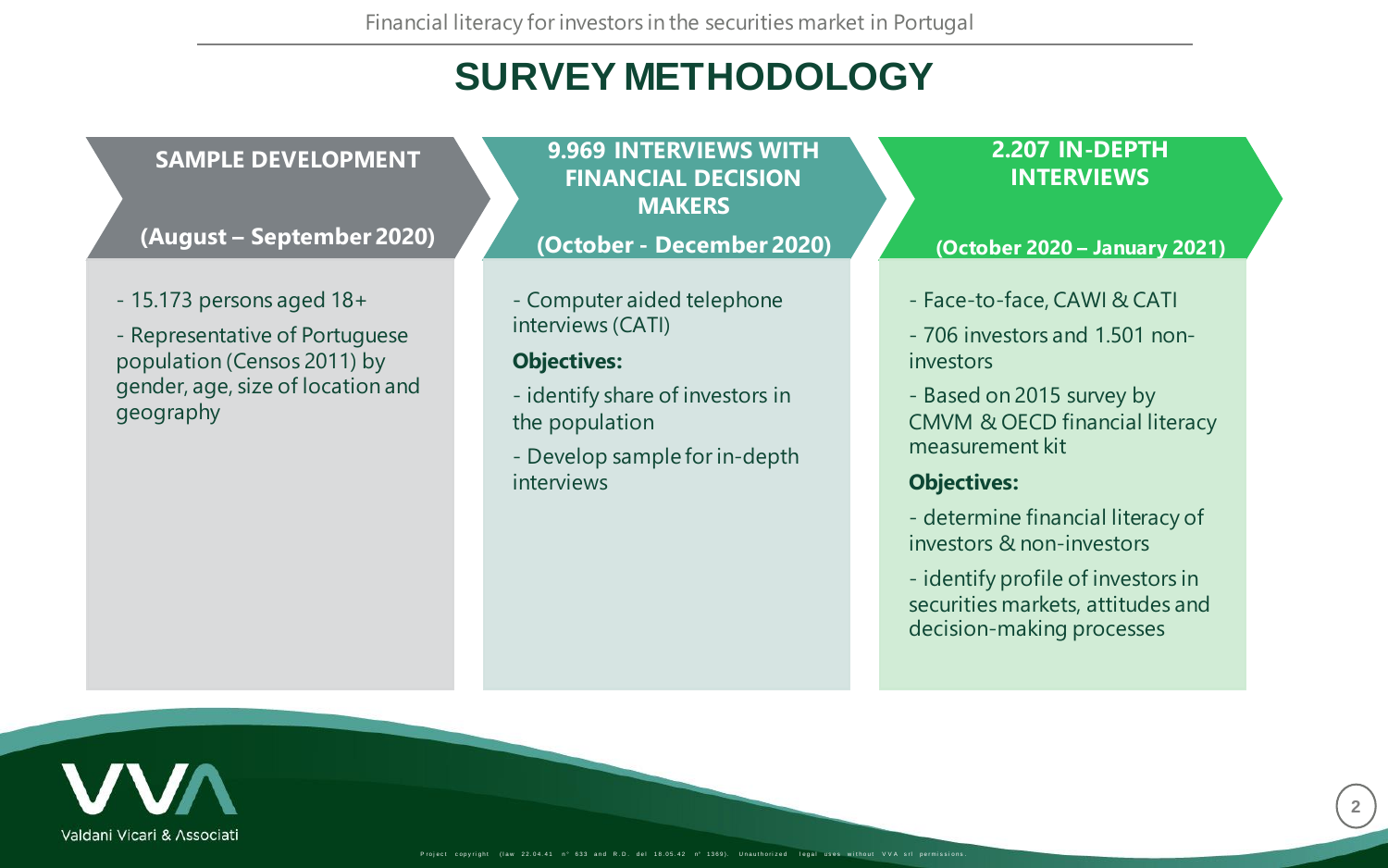# **PROFILE AND FINANCIAL LITERACY OF RETAIL INVESTORS IN PORTUGAL**

R . D . del 18.05.42 n° 1369) . **Financial literacy for investors in the securities market in Portugal 3**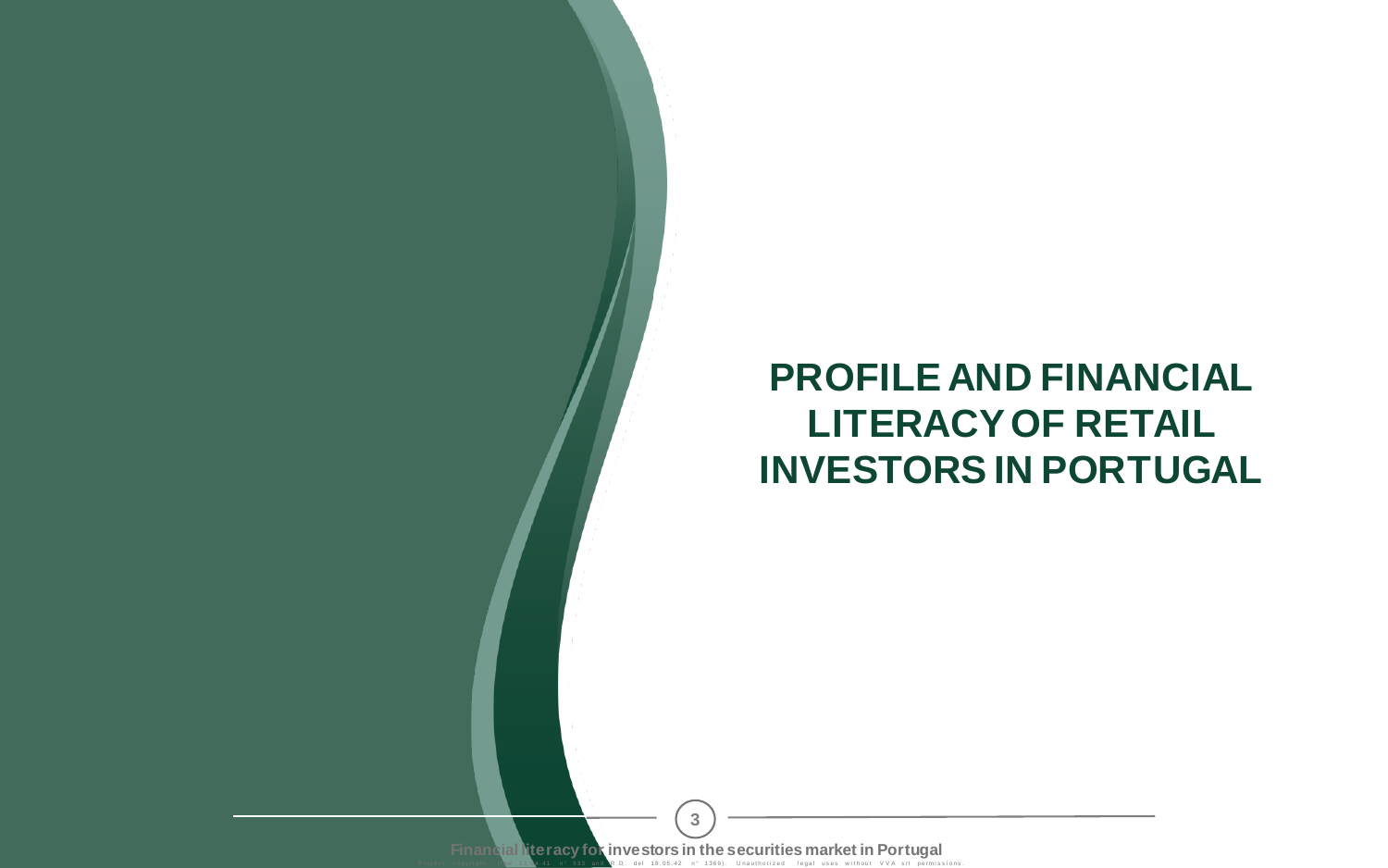#### **28% OF THE PORTUGUESE POPULATION ARE CURRENT INVESTORS**

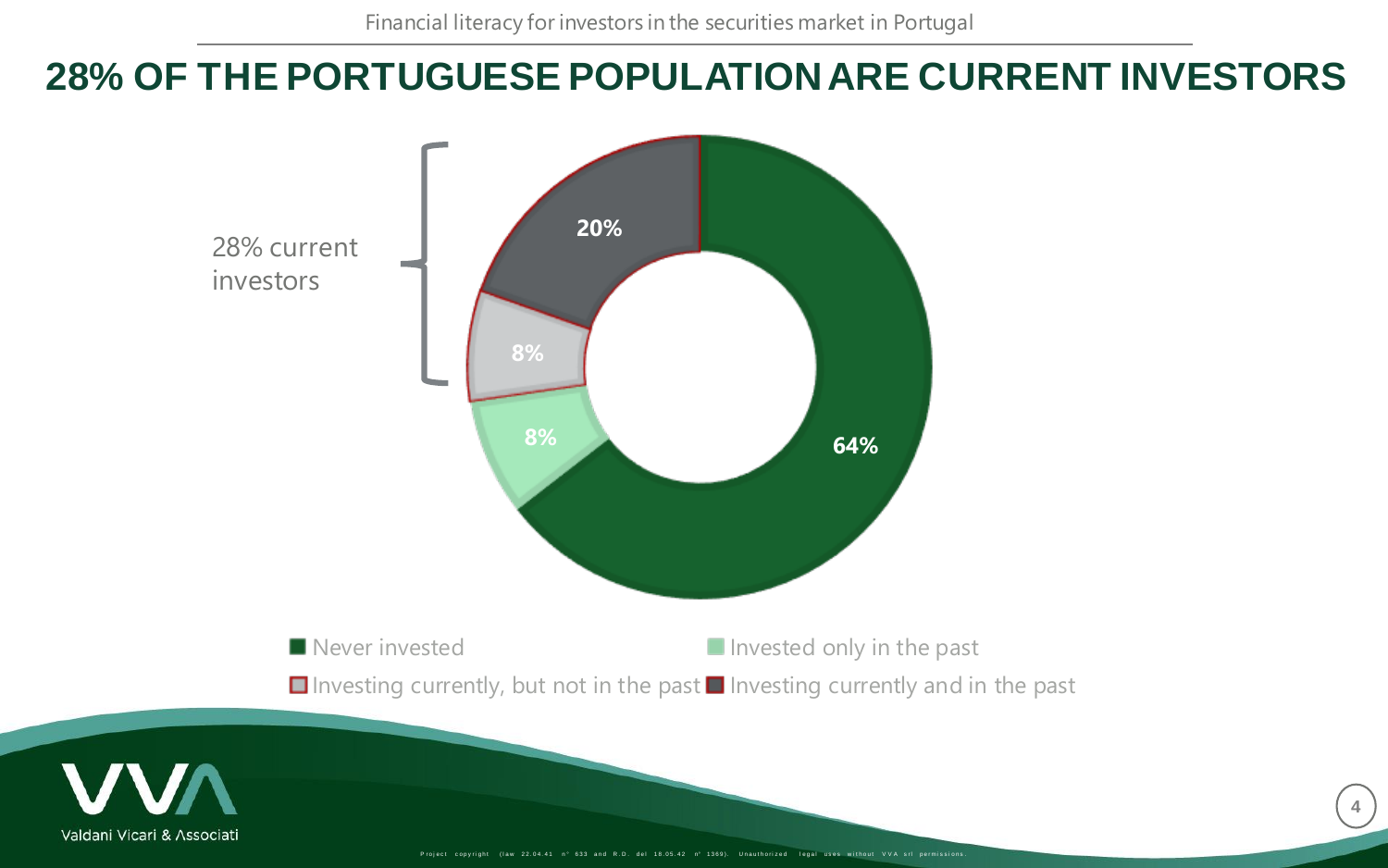## **INVESTOR STATUS IS CLOSELY LINKED TO INCOME LEVEL**

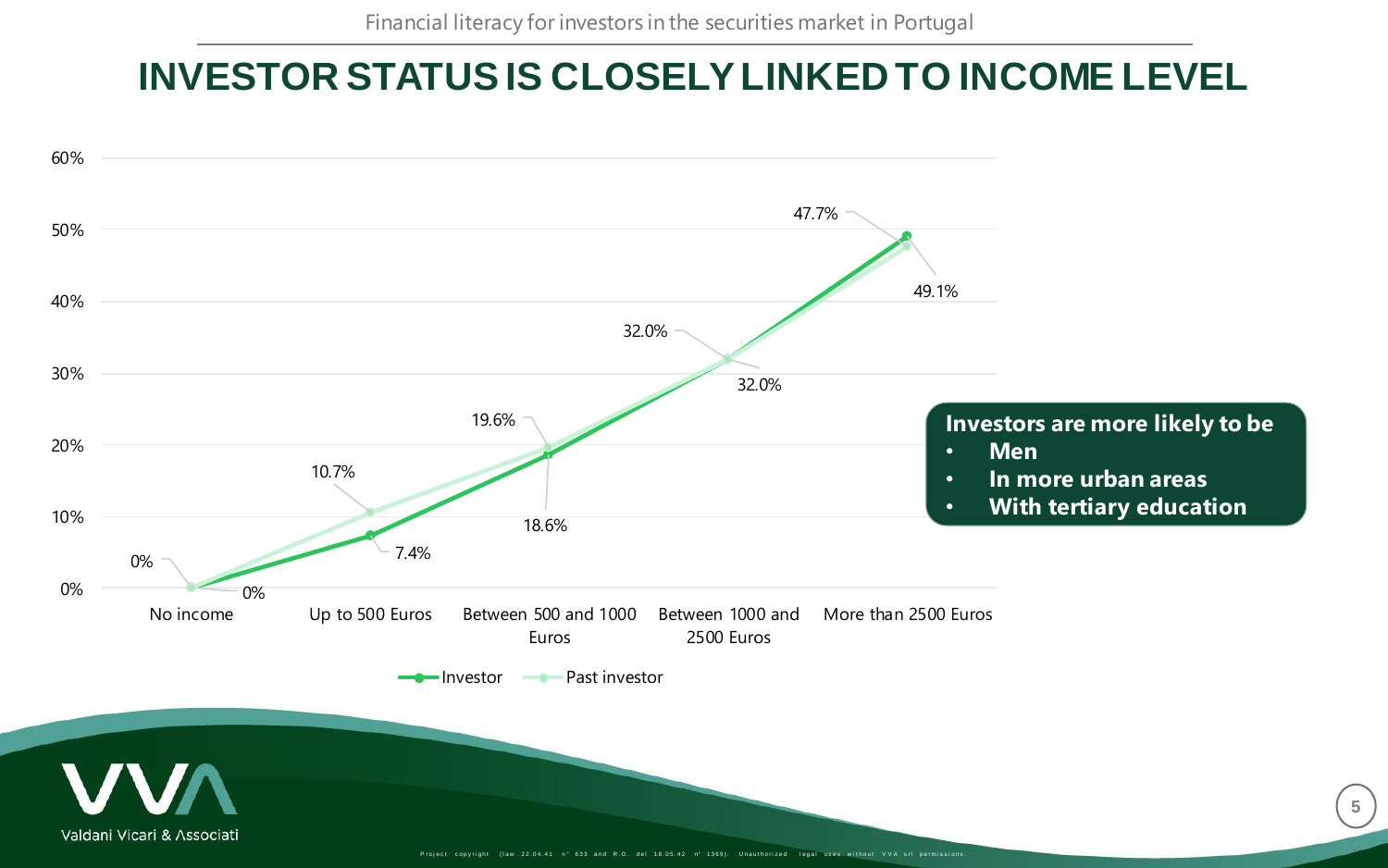### **INVESTORS ARE MORE FINANCIALLY RESILIENT THAN NON-INVESTORS**

**If you were to lose your main source of income, how long would you be able to cover your expenses without asking for a loan or having to change your living situation?**



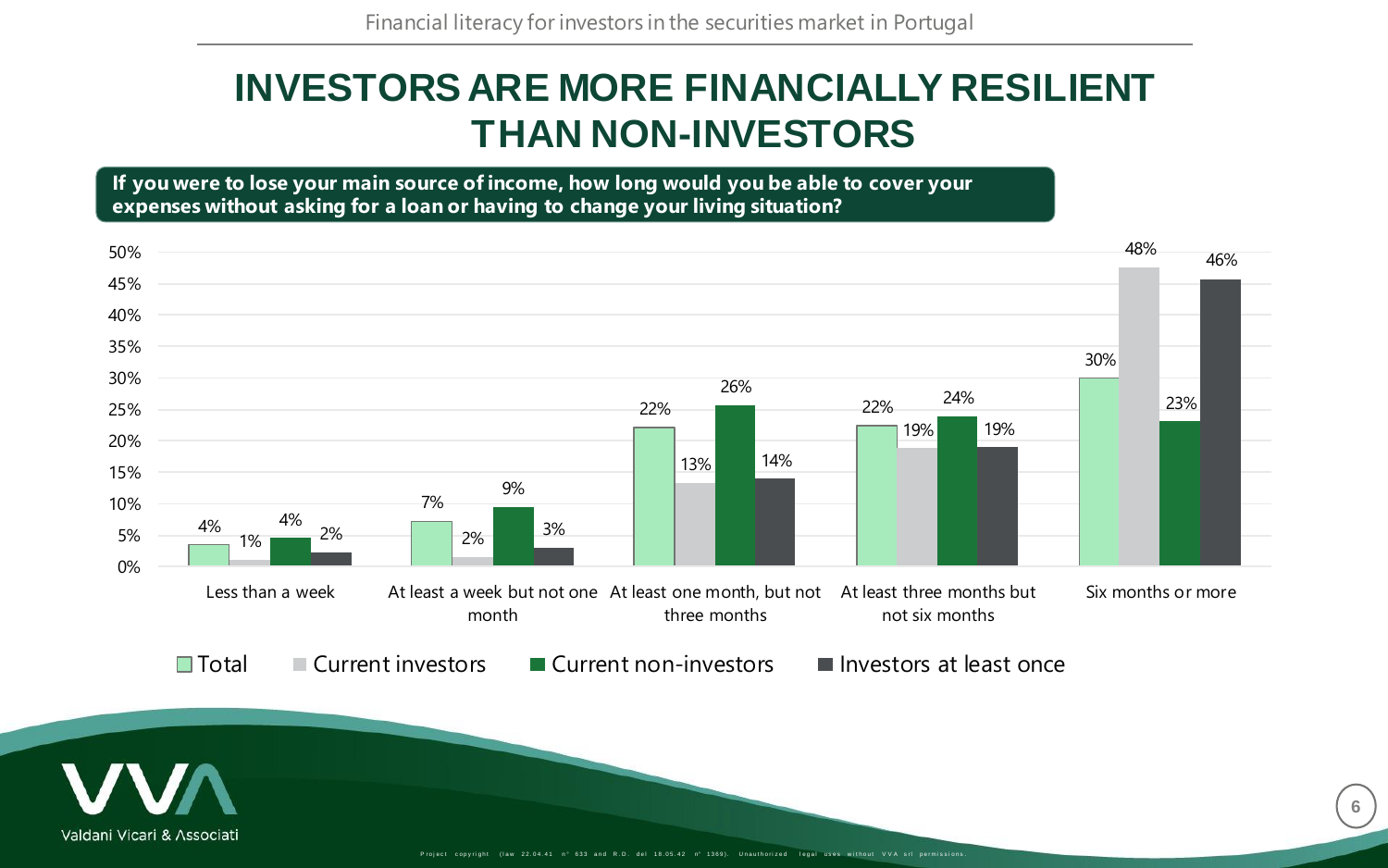#### **INVESTORS ARE MORE CONFIDENT ABOUT THEIR OWN KNOWLEDGE OF FINANCIAL MATTERS …**

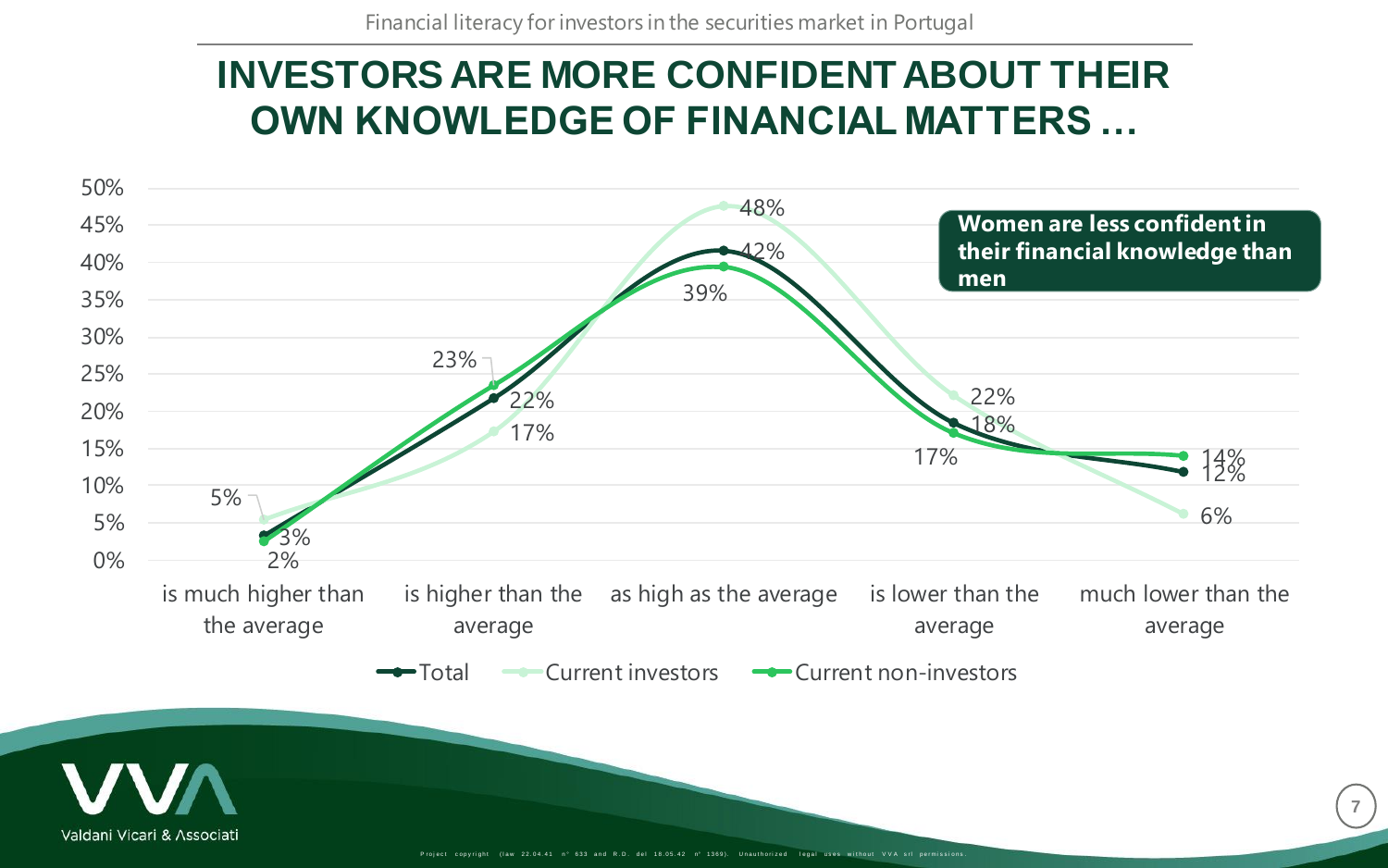#### **… AND THEY ARE IN FACT ALSO MORE FINANCIALLY LITERATE THAN NON-INVESTORS**

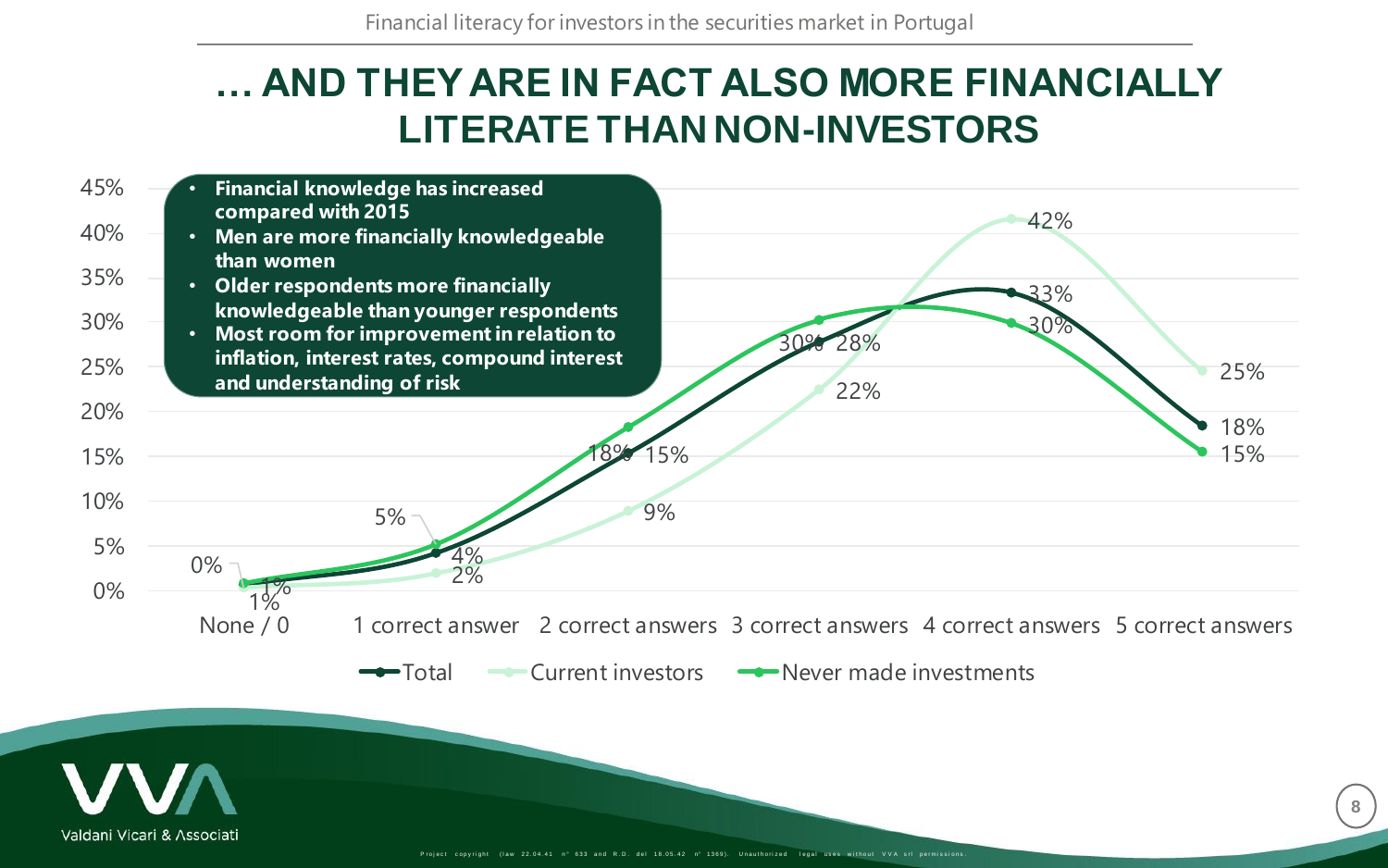#### **FINANCIAL BEHAVIOUR AND ATTITUDES**

Financial Reracy for investors in the securities market in Portugal **9**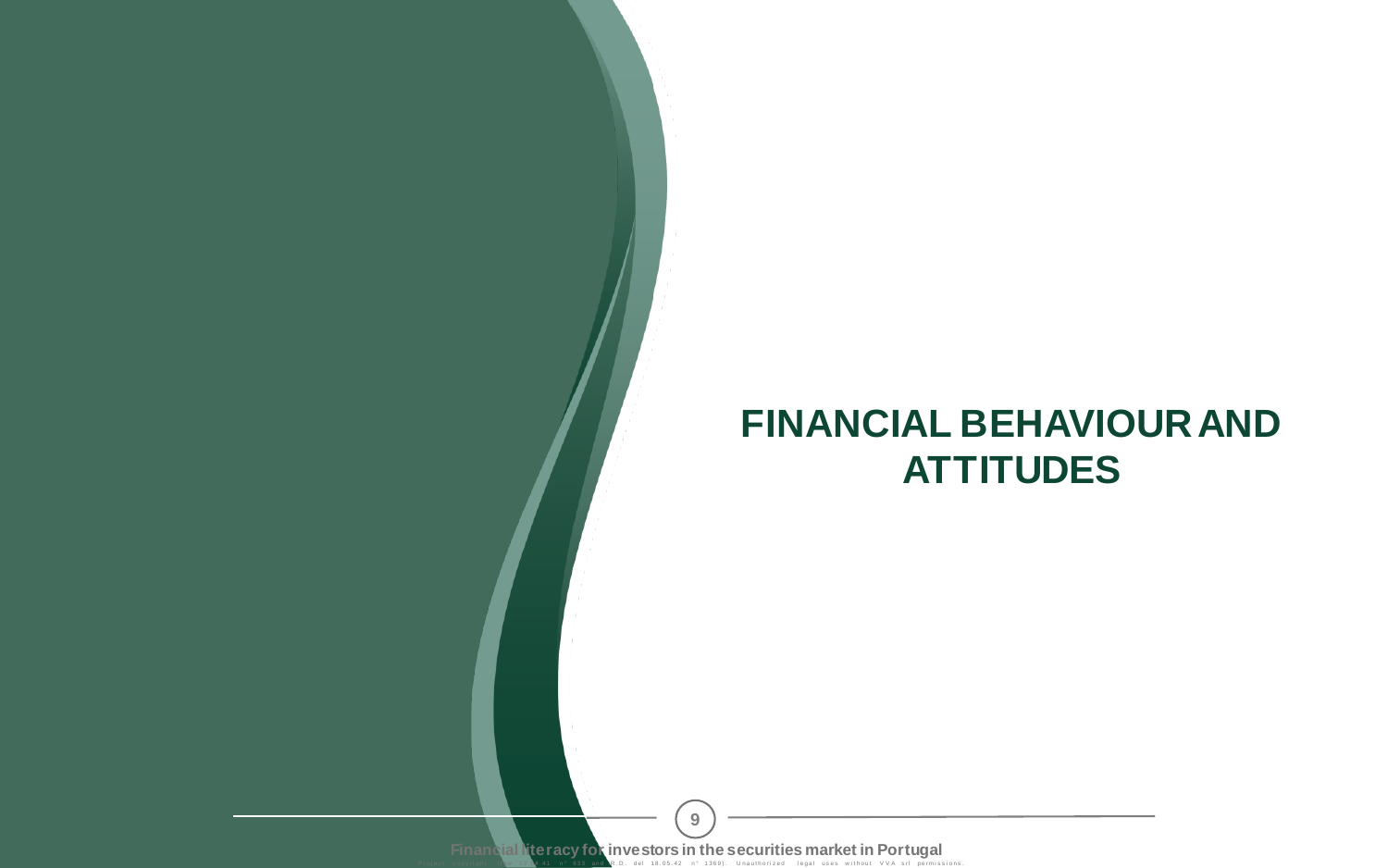## **MOST PORTUGUESE ARE CAREFUL WHEN IT COMES TO SPENDING MONEY**



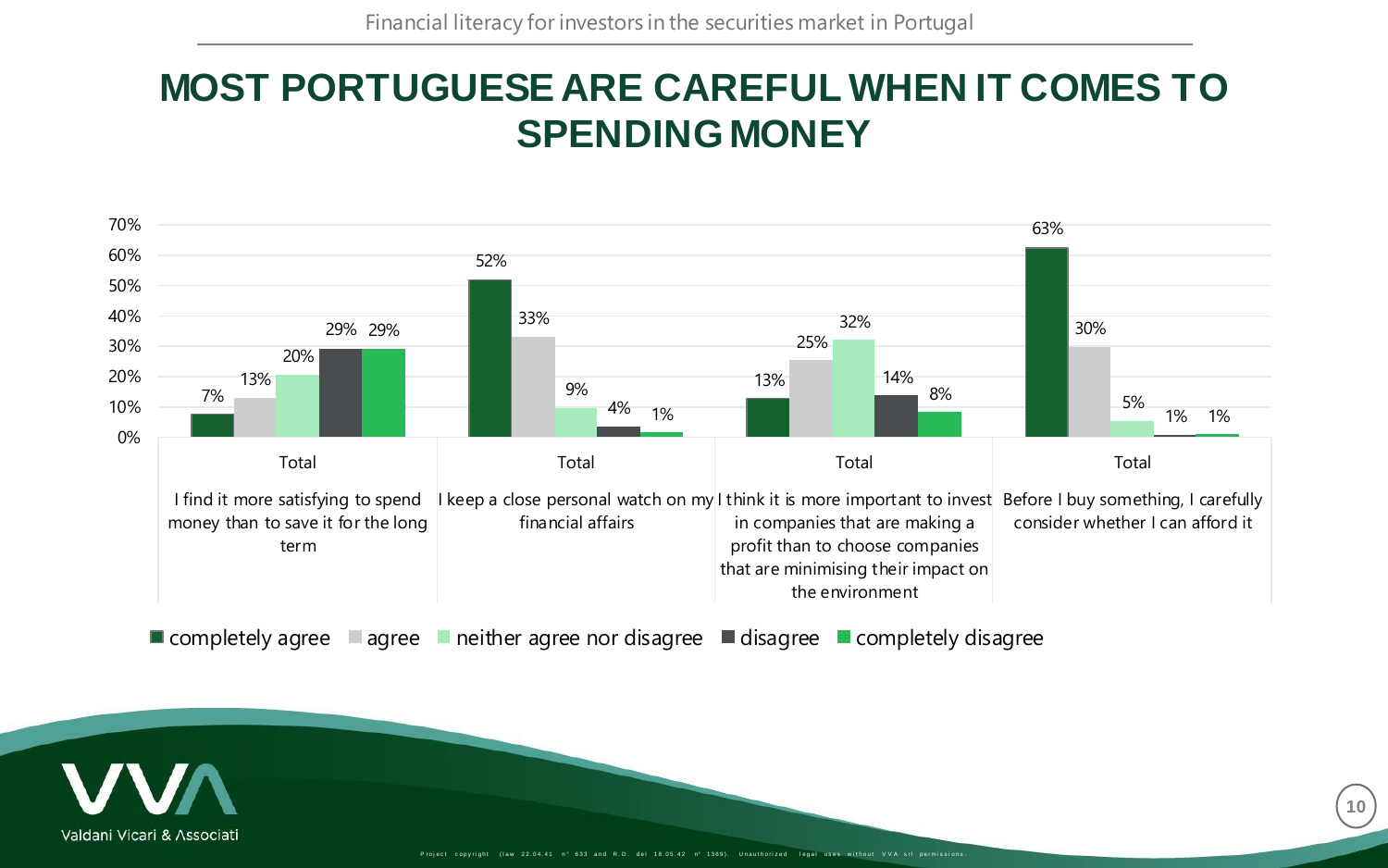# AN INCREASING SHARE OF THE POPULATION ACTIVELY SAVE MONEY



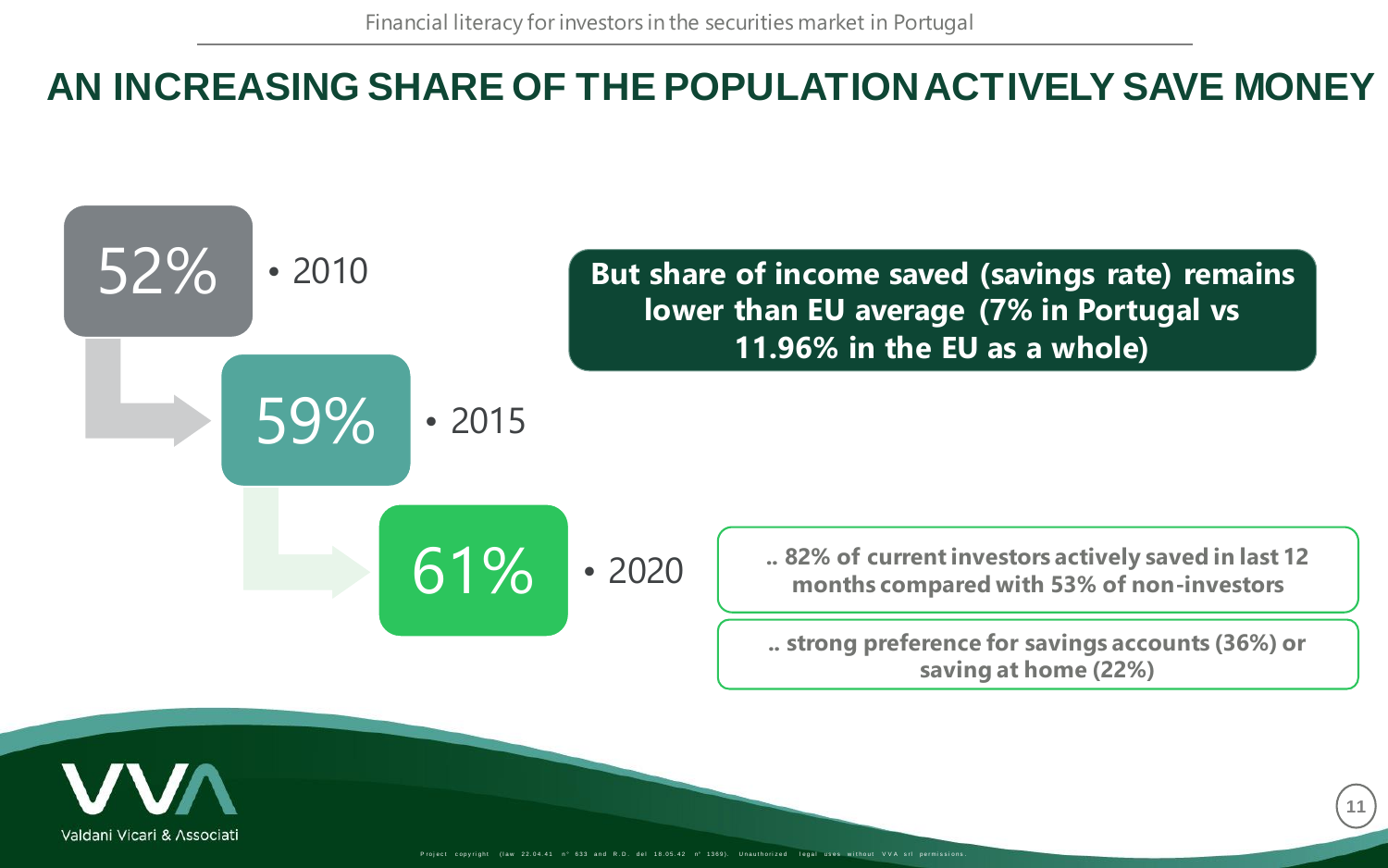Financial literacy for investors in the securities market in Portugal

#### **MORE THAN HALF OF PORTUGUESE KEEP TRACK OF THEIR FINANCES**



■ Total ■ Current investors ■ Current non-investors ■ Investors at least once

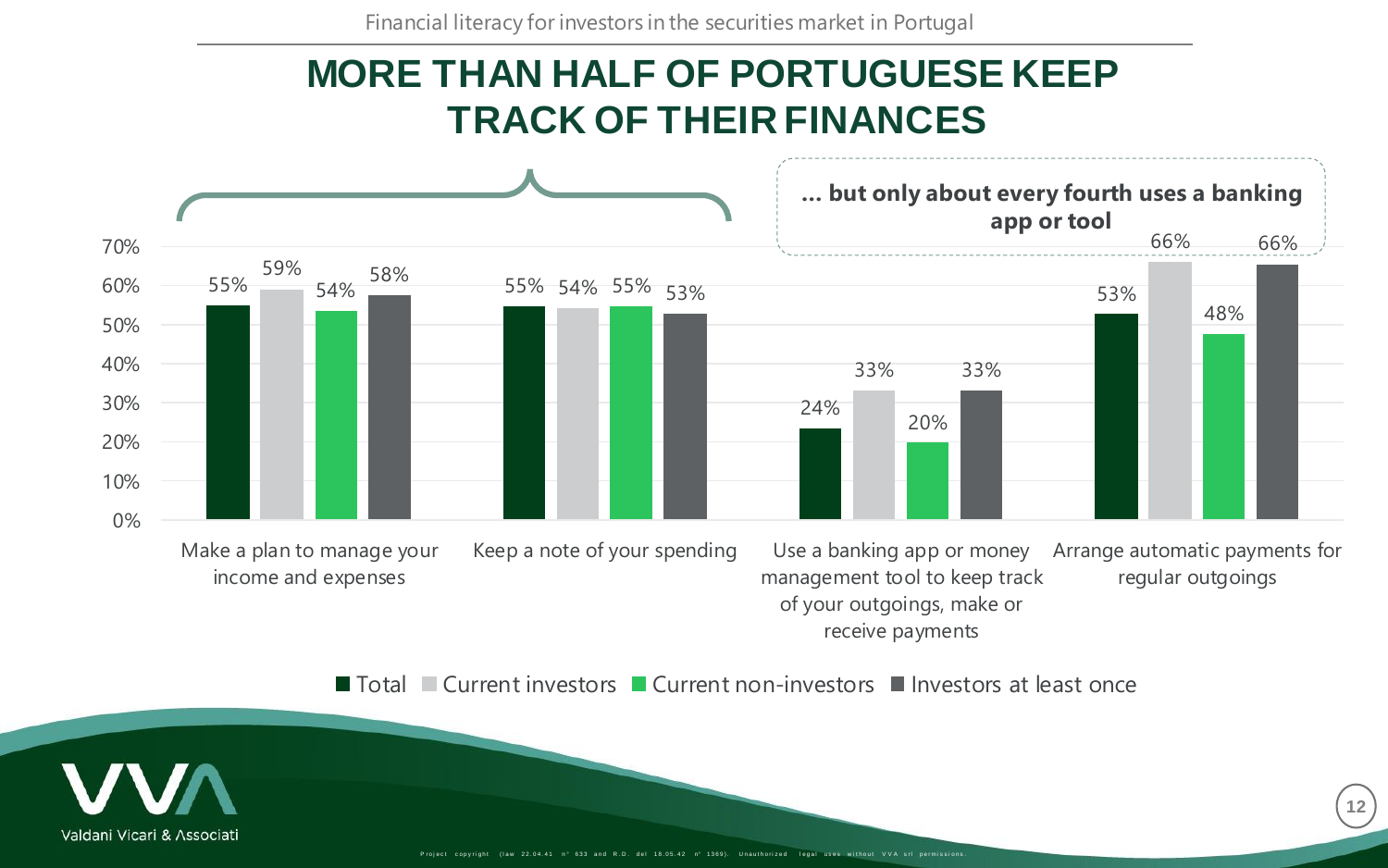## **STOCKS, SHARES AND RETIREMENT FUNDS ARE THE MOST POPULAR INVESTMENTS**

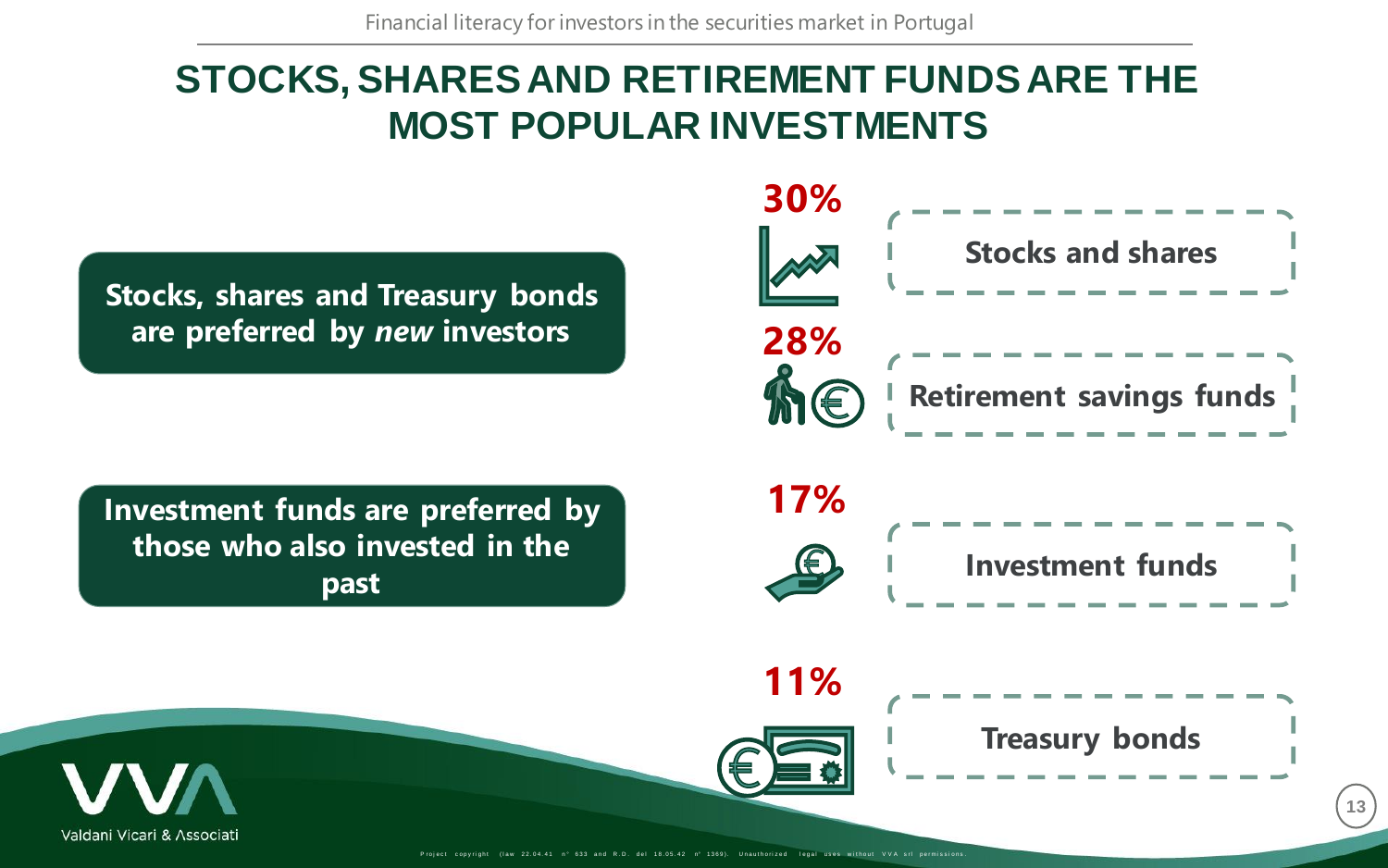#### **MOST INVESTORS DO NOT TRADE REGULARLY IN SECURITIES**



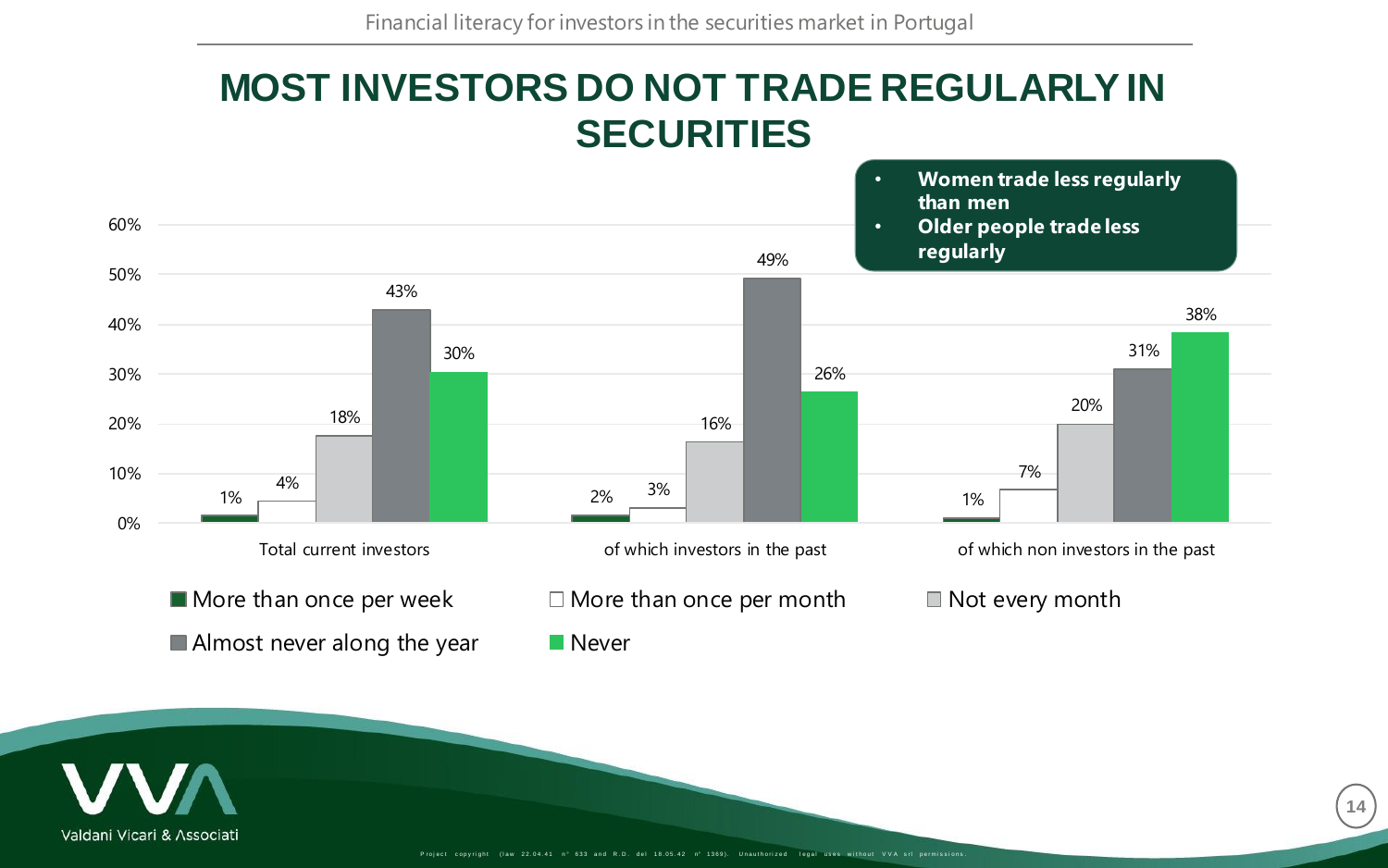## **BUT MOST INVESTORS CHECK THE VALUE OF THEIR INVESTMENTS REGULARLY**

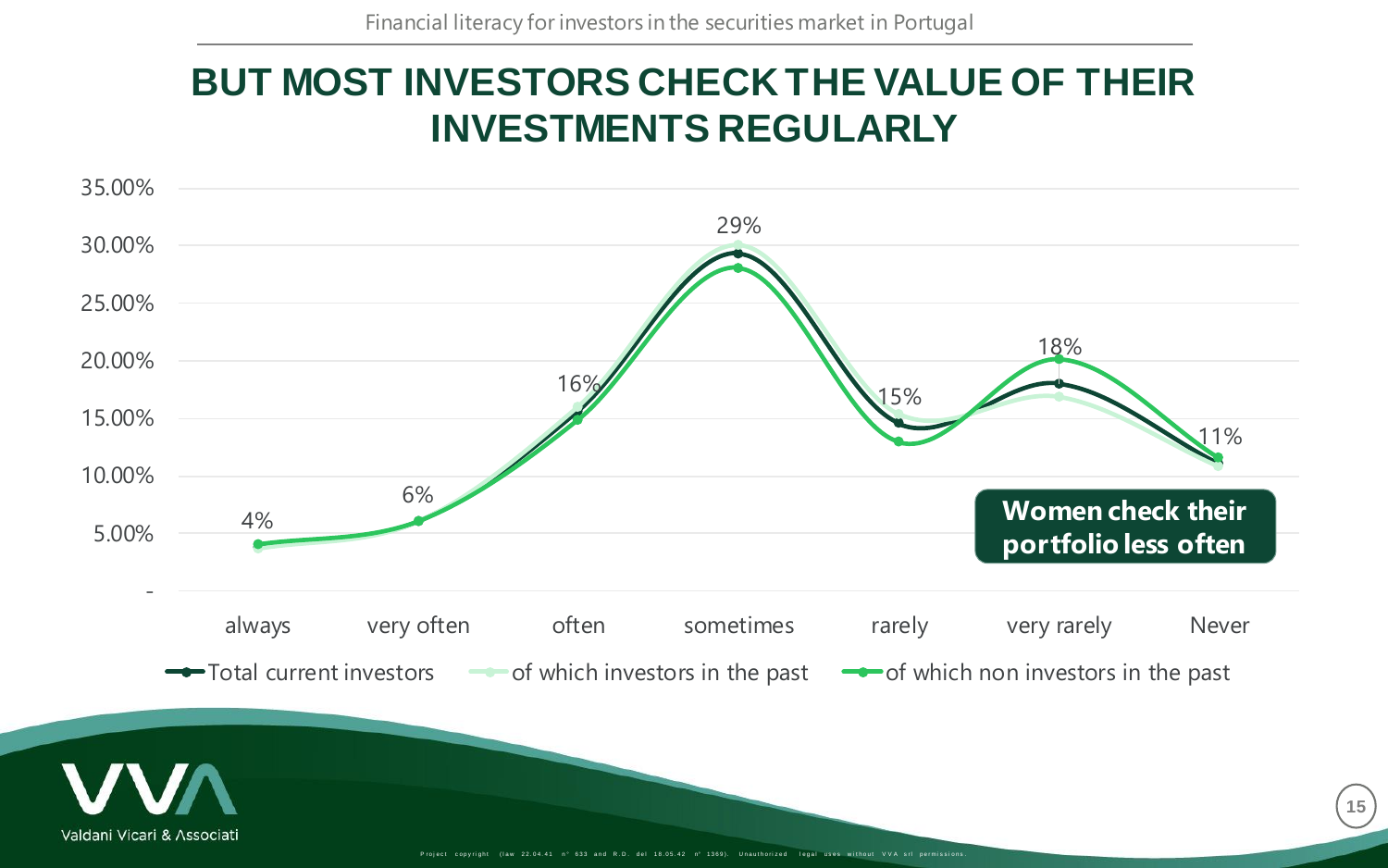#### **NEW INVESTORS TEND TO BE MORE RISK AVERSE**

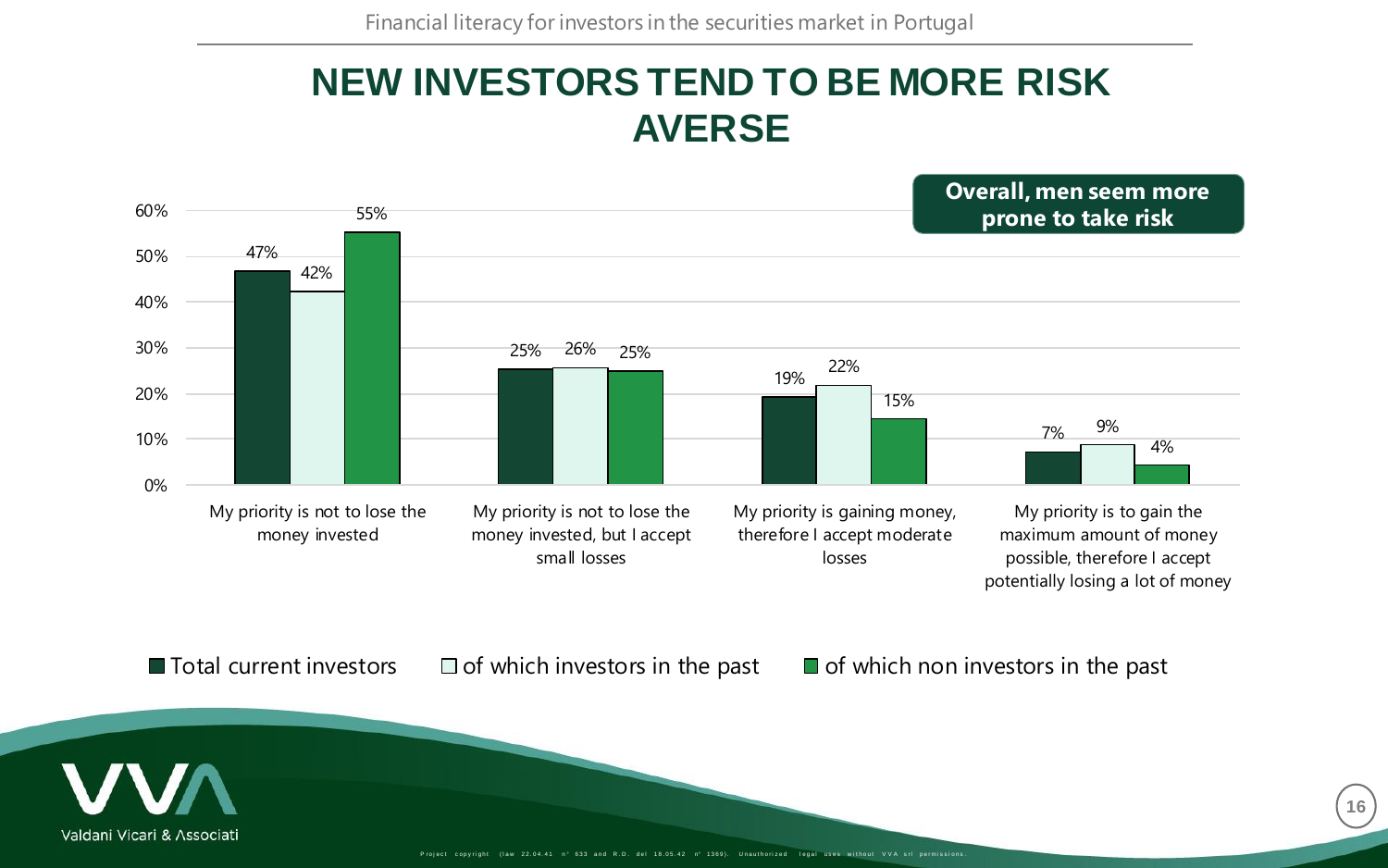

Valdani Vicari & Associati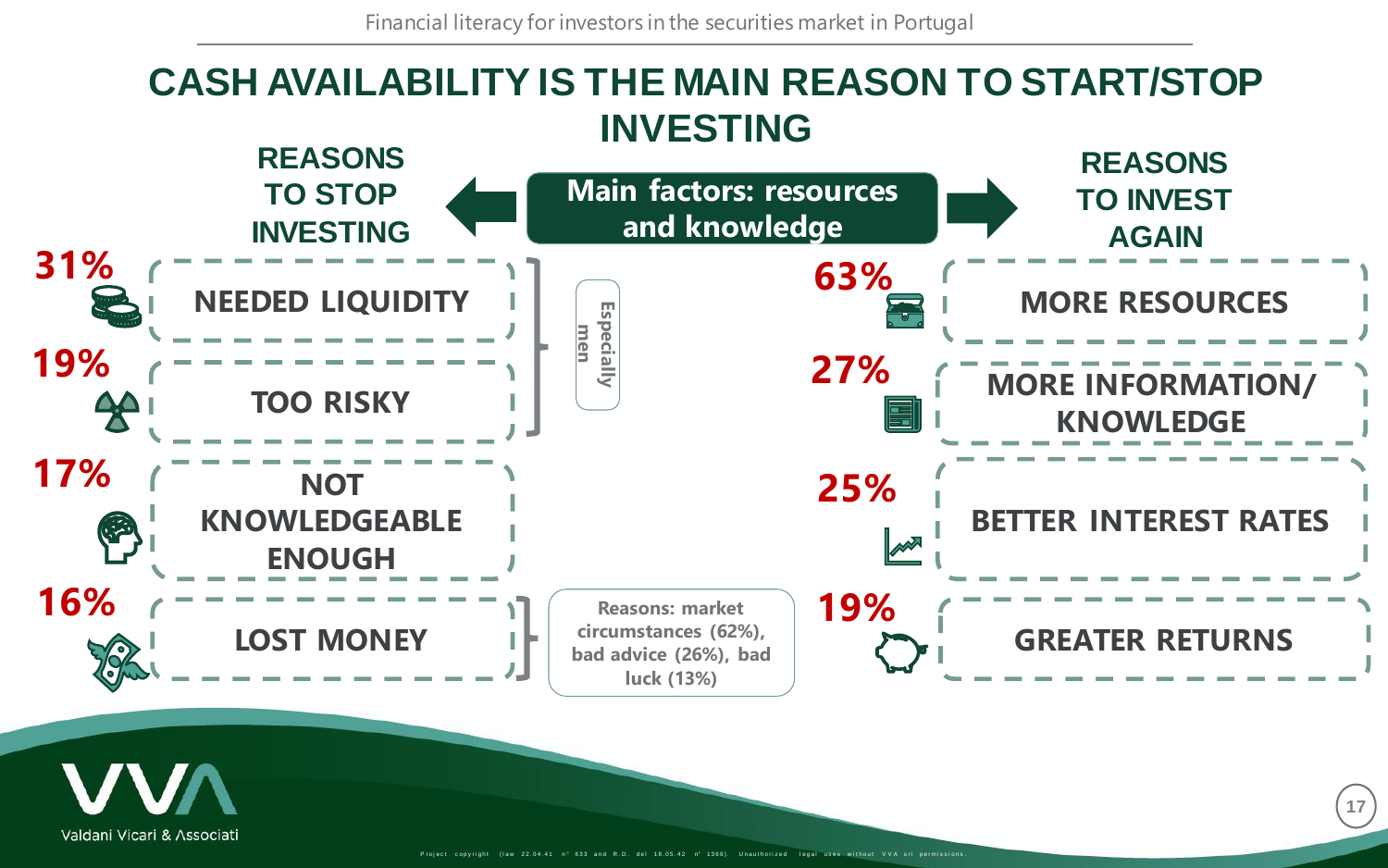# **FINANCIAL DECISION-MAKING**

Financial Reracy for investors in the securities market in Portugal **18**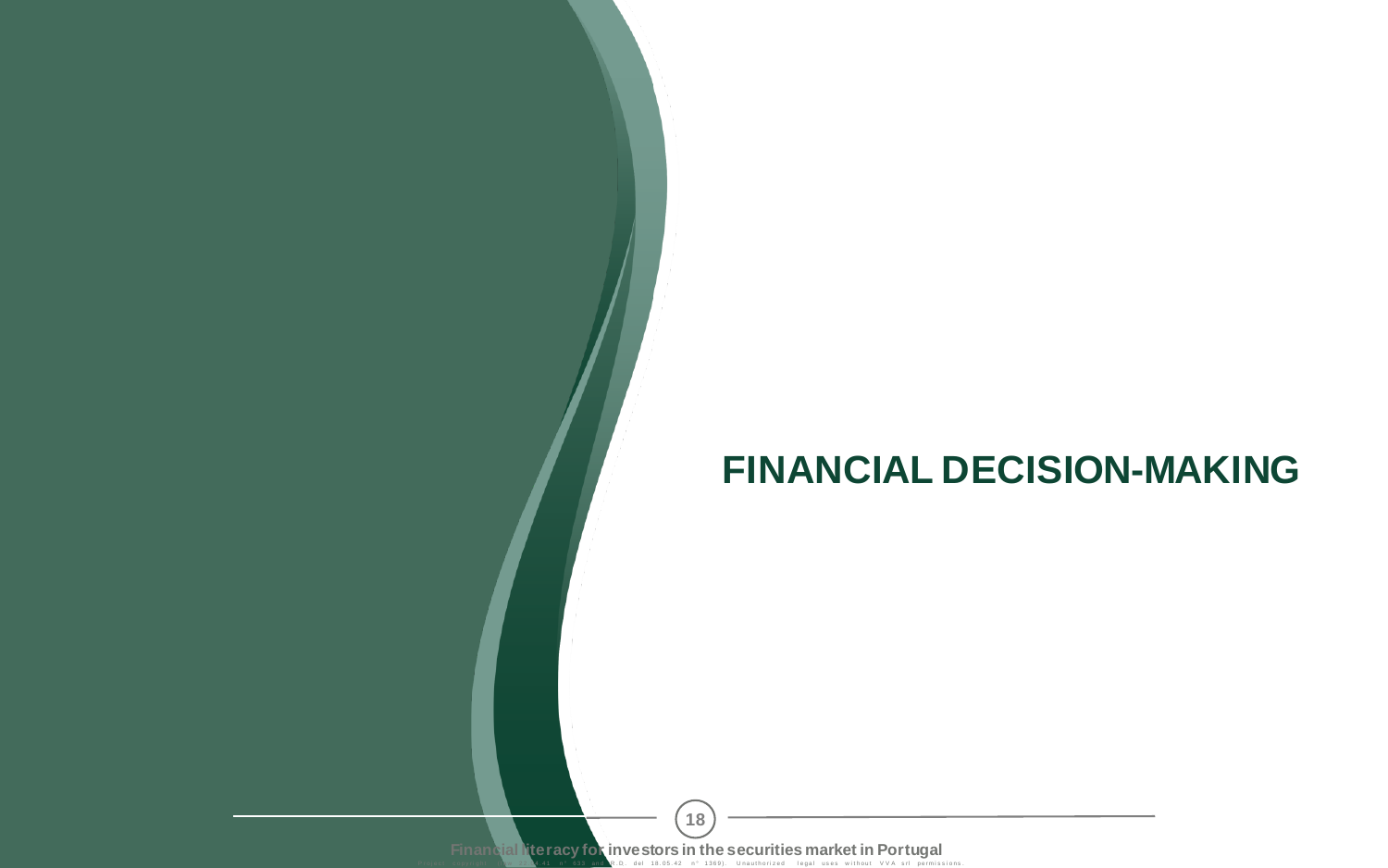# **BROADCAST MEDIA & INTERNET ARE PRIMARY SOURCES OF INFORMATION FOR FINANCIAL MATTERS**

**Investors are generally more informed than non-investors & mostly likely to use online sources**

- **Men focus on journals/magazines & internet**
- **Use of the internet decreases with age**

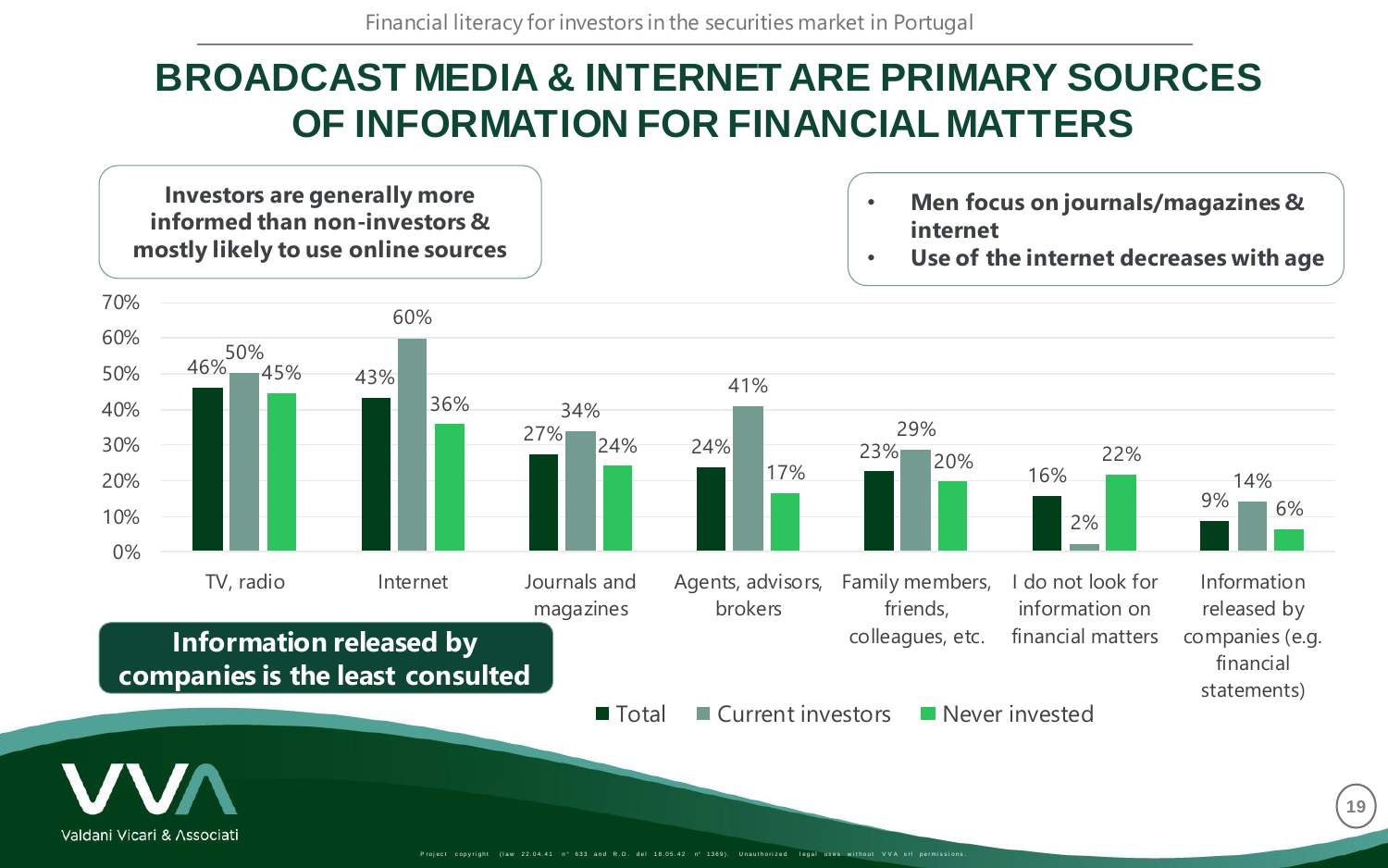## **BANK STAFF, FRIENDS, FAMILY AND ACQUAINTANCES ARE MOST TRUSTED SOURCES TO DECIDE WHICH FINANCIAL PRODUCT TO BUY**

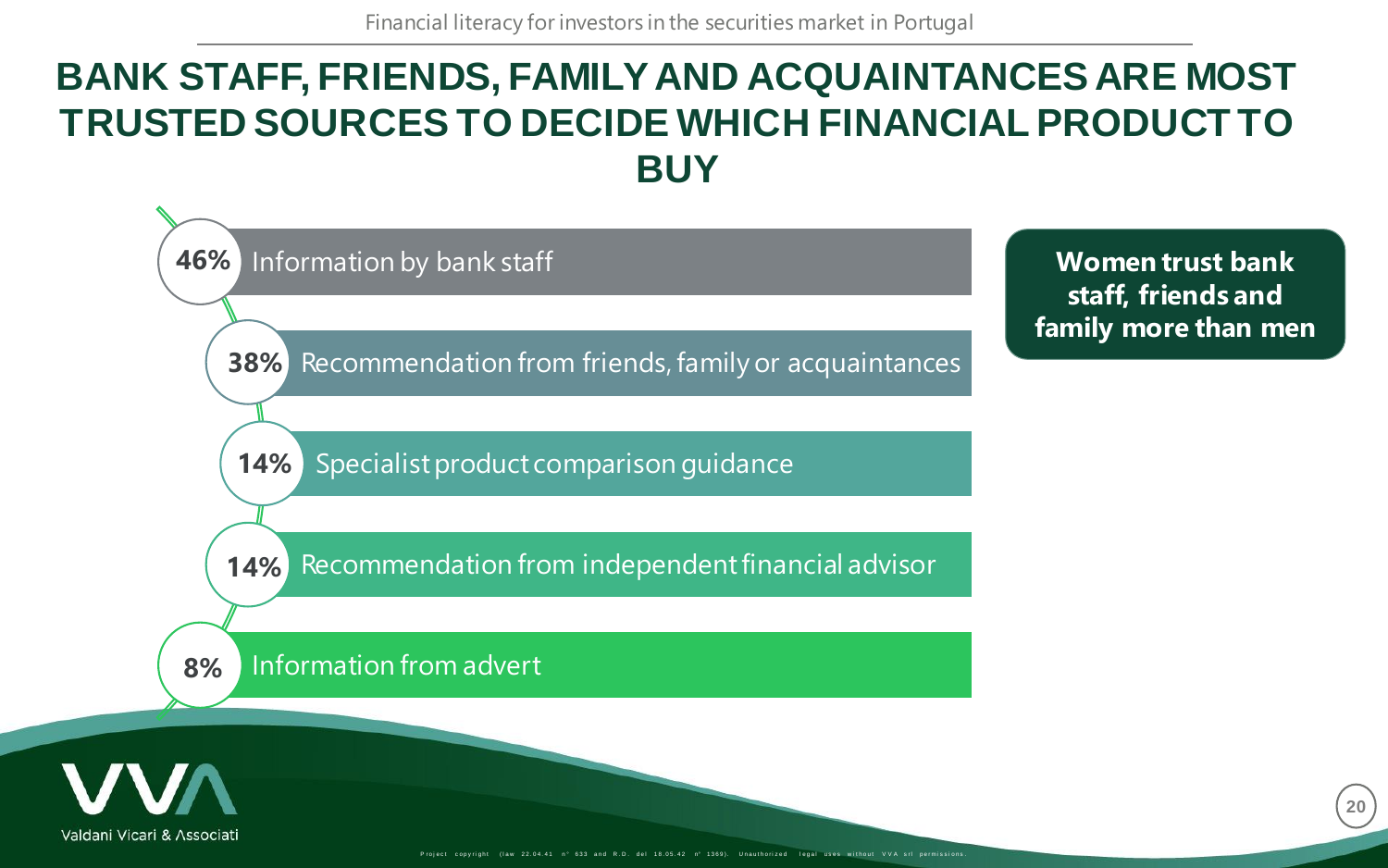# **INVESTORS SUPPORT A RANGE OF INITIATIVES TO RAISE AWARENESS ABOUT INVESTMENT**



- **Type**: training programme
- **Aim**: specific target groups (women, younger people)
- **Possible topics**: general awareness raising of securities markets and the opportunities they create, understanding risk and portfolio diversification, investment as way to save, sustainable finance